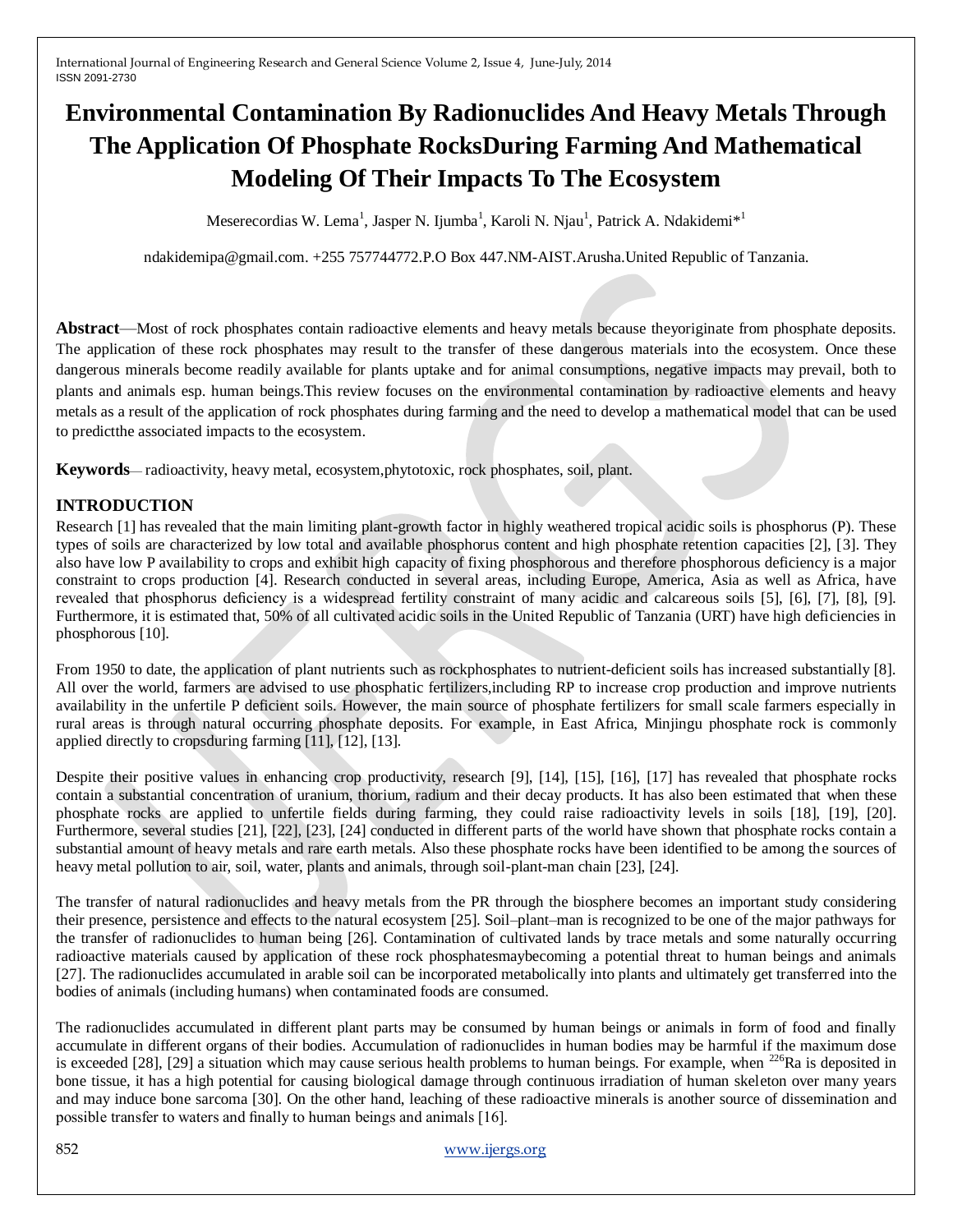Likewise, heavy metals are toxic especially to plants and animal health. In plants, the excessive accumulation of toxic levels of heavy metals beyond established phytotoxic levels may cause growth abnormalities such as alterations in germination process, leaf chlorosis or death of the whole plant [22], [31], [33], [34]. Higher concentrations of heavy metals in soil may further pose health risks to animals, esp. human beings through either soil-plant-man or water-man or direct contact pathway. Excessive concentrations of some heavy metals in human beings are highly dangerous to human health, and may even cause death [31]. For example, some of heavy metals such as Cadmium, Nickel and Arsenic are known to be a major cause of different types of cancer to human beings[52].

The transfer of nutrients through soil-plan-man pathway has been described mathematically by some authors through mathematical modeling [35], [36], [37], [38]. In this context, mathematical modeling is a vital tool when investigating the impacts of variation of different parameters in the farming environment against plant mineral uptake, especially radioactive elements such as Uranium and heavy metals such as Cadmium and others that in one way or another may cause negative effects to plants. Soil and nutrient properties, through their influence on nutrient diffusion rates in the soil, may play a key role in determining the outcome of plant competition for nutrients [38].

## **AIM OFTHIS REVIEW**

The main aim of this paper is to provide a review on the environmental contamination by radioactive elements and heavy metals as a result of the application of rock phosphates during farming and mathematical modelling of the associated impacts to the ecosystem. This review is intended to gather useful information on the topic as highlighted by other authors/researchers as well as unleashing research gap/s that need/s attention for further research and experimentation to be undertaken.

#### **A. RADIONUCLIDES AND HEAVY METALS CONTAMINATION IN SOIL AND PLANTS AND THEIR ASSOCIATED HEALTH RISKS**

Research has revealed that phosphate deposits contain a wide range of heavy metals i.e. Hg, Cd, As, Pb, Cu and Ni [21], [22], [23], [24] and naturally occurring radioactive materials (NORM) i.e. U, Th, and K [9], [14], [15], [16], [17], [30]. These phosphate ores can be used directly (without any industrial processes) to increase fertility to many unfertile soils of the world. Several studies conducted on rock phosphates to investigate the amount of heavy metals and NORM also revealed a substantial concentration of both heavy metals [21], [22], [23], [24] and NORMs [39], [40], [41], [42].

Although it is common for farmers to use rock phosphates to increase crop production and improve nutrients availability in the unfertile soils [14], it is very unfortunate that to date, there are no standards associated with the acceptable levels of concentrations of either heavy/toxic/radioactive minerals for rock phosphates to be safe for agriculture use [26], [28], [29], [43]. This brings a rather challenging concern on the use of these rock phosphatesduring farming as long as their distribution and health effects might be significant to our natural environment. In lieu of that, it is therefore very important to undertake studies on the levels of contamination caused by the application of such rock phosphates in agricultural soils and the transfer of dangerous minerals (radionuclides and heavymetals) to plants and animals. This will serve two purposes; one is to determine the level of toxicity these toxic elements may posse toplants and animals (including human beings) and two is to establish minimum limits of such elements in rock phosphates for safe application during farming.

#### **a) In soil**

### *i. Radionuclides*

Research [25], [39], [40], [44], has shown that the use of rock phosphatesduring agricultural activities is one of the mechanism through which significant amounts of radioactive materials i.e. uranium, thorium, potassium, radium and its decay products are redistributed throughout the agricultural soils of the world. Although radioactivity measurements in soil may bring different results from one soil type to another, research [5] has shown that one of the sources of radioactivity in soils, apart from those of natural origin is mainly due to extensive use of rock phosphatesduring farming.

In 1968, Menzel [40] undertook a study to measure Uranium, Radium, and Thorium content in phosphate rocks and their possible radiation hazards in Florida, Unites States of America (USA). In this study, it was shown that phosphate rocks in Florida, contain a substantial amount of Uranium, Radium and Thorium. Furthermore, another study was undertaken in Jordan and Pakistan by Tufail *et al.,* in 2006[46] to measure radioactivity levels in rock phosphates. Results from this study showed that the activity mass concentrations of <sup>238</sup>U (<sup>226</sup>Ra) in the rock phosphates(428 +/- 11 Bqkg(-1) in Jordan and 799 +/- 10Bq kg(-1) in Pakistan) were higher than the world average ranges [47].

Furthermore, another study was undertaken in Brazil by Saueia and Mazzilli [42] in 2006 to study the distribution of natural radionuclides in the production and use of phosphate fertilizers in agriculture. One of the main components of the study was to predict increase in the concentrations of radionuclides in the soil as a result of the application of phosphate fertilizers during farming. The

853 [www.ijergs.org](http://www.ijergs.org/)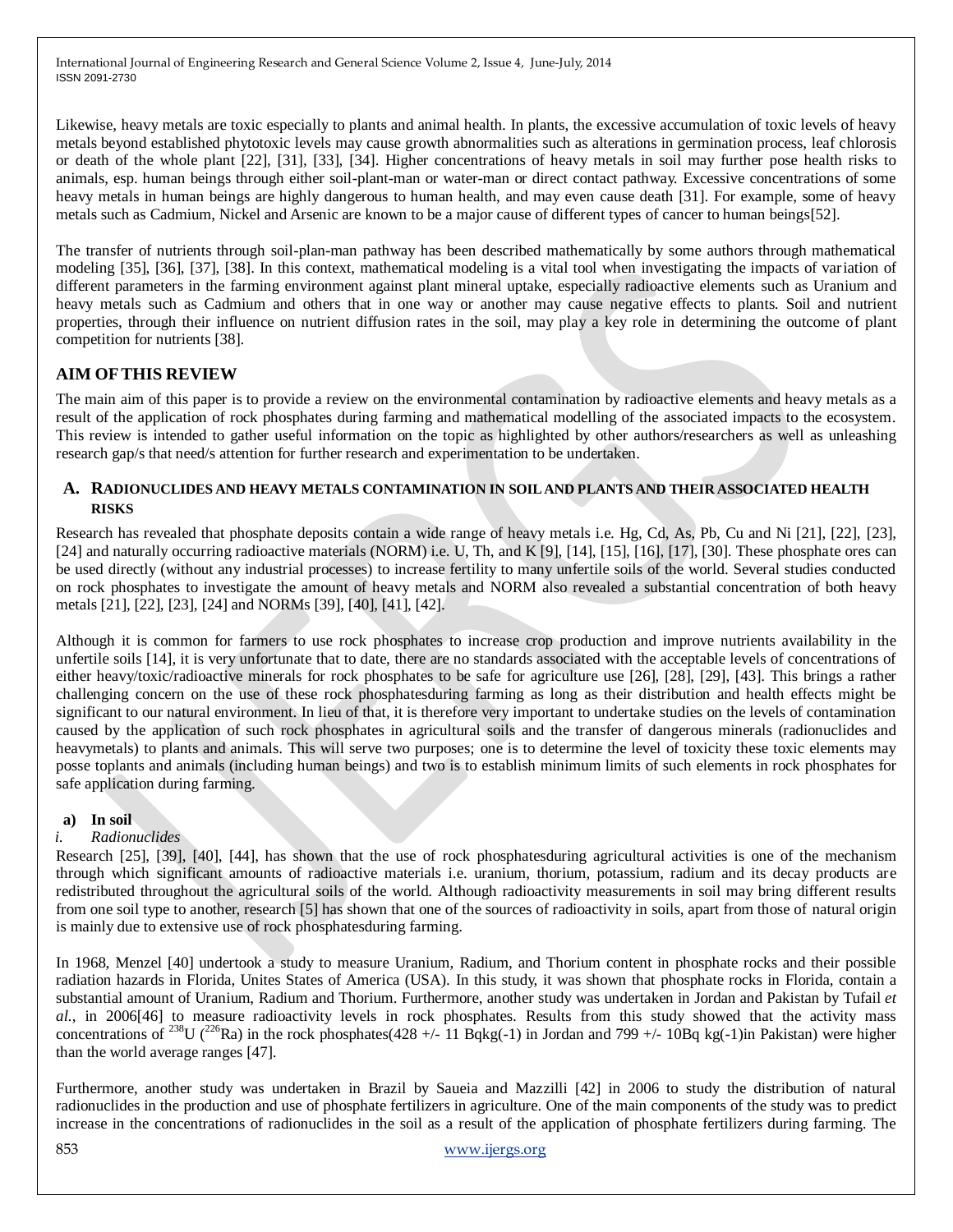study used the following mathematical formula to estimate the increase in activity concentrations in the soil;

$$
C_{s,i} = \frac{C_{f,i} X a_f (1 - e^{\lambda_{E,i} X t_d})}{P X \lambda_{E,i}}
$$

Whereby;

 $Cs$ ,  $i =$  radionuclide activity concentration  $i$  in soil (Bq/Kg)

 $Cf_i$  = radionuclide activity concentration i in fertilizer (Bq/Kg)

af = surface application rate of fertilizer  $(Kg/m2/y)$ 

 $\lambda E_i$  = effective rate constant for reduction of the activity concentration of radionuclide i in the root zone of soil (1/y).  $\lambda E_i = \lambda i + \lambda s$ 

 $\lambda$ i = rate constant for radioactive decay of radionuclide i (1/y).

λs = rate constant for reduction of the concentration of material deposited in the root zone of soils owing to processes other than radioactive decay (1/y).

 $td = time of deposition in soil (y)$ 

 $P =$  surface density for the effective root zones in soil (Kg/ m2).

Bq = Becquerel

 $Y = Year$ 

It was found that there was an increase of up to 0.87 Bq/Kg for grain crops and 7.6 Bq/Kg for green crops.

Another study by Wassila and Ahmed [9] was also undertaken in 2011, to measure radioactivity levels in soil and phosphate fertilizers in Algeria. In this study, both virgin and fertilized soil samples from Setif, Algeria were collected. Results of this study showed that there was a significant increase in radionuclides in the fertilized soils compared with virgin soils. However, the measured concentrations of radionuclides i.e. K, U, Th and Ra were within the world average ranges [47].

From a research point of view[9], [25], [39], [40], [42], [44-47], it is purely evident that a significant amount of radionuclides are distributed in farm soils as a result of the application of phosphate fertilizers during agricultural activities.Very little is known about the distribution of such dangerous minerals in the farm soils of the East African Region such as Tanzania as a result of the application of rock phosphates, especially the ones that are locally mined from the Minjingu Phosphate Deposit (MPD).Based on this fact, there is a great demand of undertaking further studies to measure concentrations of radioactive elements in Tanzanian farm soils as a result of the application of locally availablerock phosphates. This will provide good information to the environmental stakeholders and may trigger the establishment of minimum allowable limits of such elements in rock phosphatesby relevant organs i.e. World Health Organization (WHO) and Food and Agriculture Organization (FAO).

### *ii. Heavy metals*

Research [21], [22], [23], [40] has also shown that continuous application of rock phosphates in farm-soils could increase the concentration of heavy metals to levels above natural abundances in soils. According to a study [48], concerns on heavy metals in soil is mainly observed in acidic soil with low cation exchange and low phosphorous fertility and which is fertilized with phosphate rock fertilizers.It is revealed through research [49] that normal agricultural practices do not pose a sound impact on heavy metal content of farm-soils, but the use of rock phosphates in a long run, could cause dangerous heavy metals to accumulate in farm-soils. A review [50] by Jiao *et al.,* in 2012 on environmental risks of trace elements associated with long-term P-fertilizers application concluded that the application of P-fertilizers can significantly contribute to potentially dangerous heavy metals and trace elements i.e. Arsenic, Cadmium and Lead in farm soils.

In 2001, Abdel-Haleem*et al*. undertook a study [21] that aimed at determining the elemental pattern in phosphate ingredients/raw materials (rock phosphate, limestone and sulfur) as well as in the produced phosphate fertilizer.In this study it was revealed that there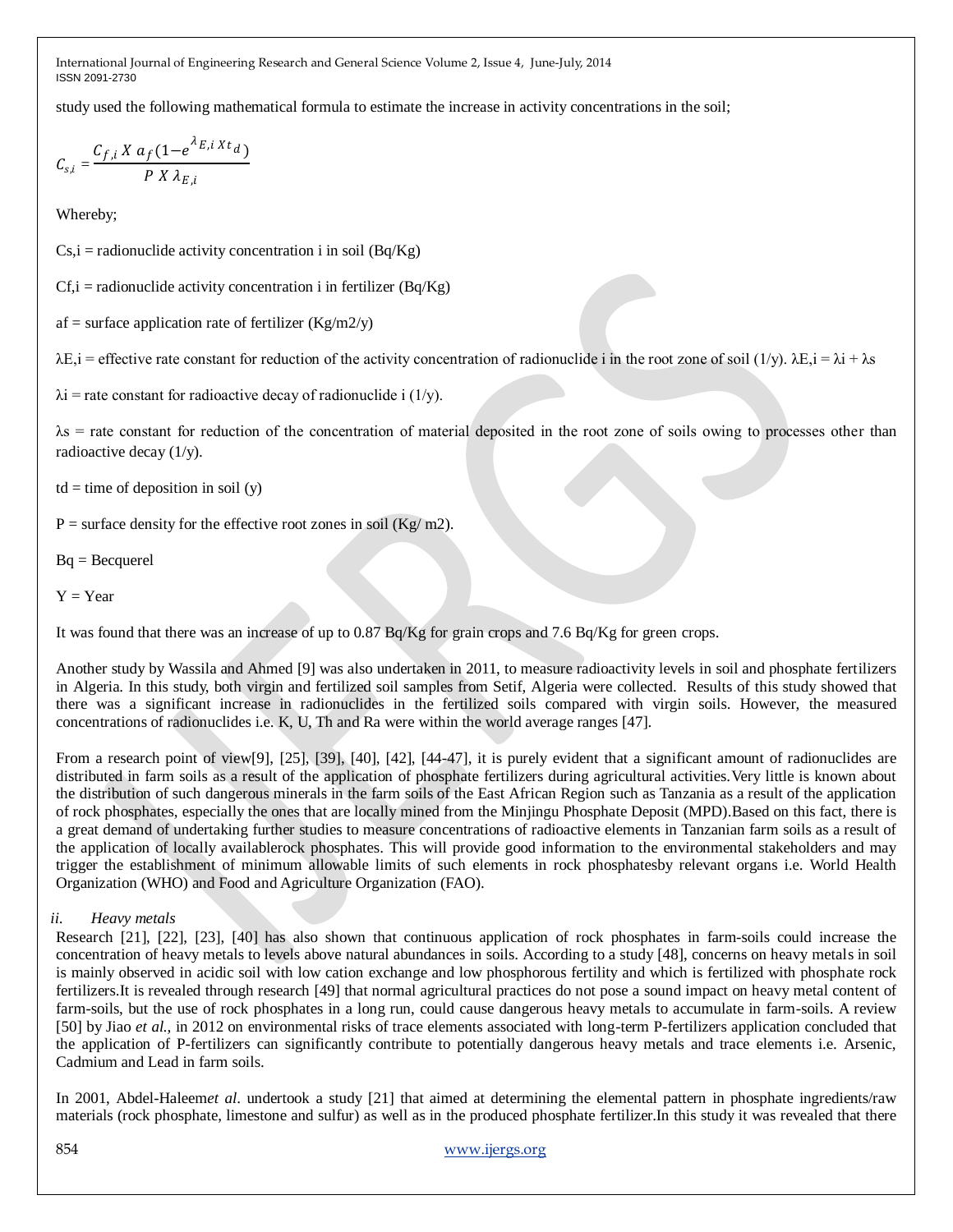was existence of elevated contents of heavy metals Fe, Zn, Co, Cr and Sc as well as rare earth elements La, Ce, Hf, Eu, Yb and Sm in all the phosphate related materials that were investigated.Another study by Giuffré*et al.,* in 1997, [22] to determine concentrations of chromium, cadmium, copper, zinc, nickel and lead in common-used fertilizers in Argentina, revealed that rock phosphate contained the highest levels of cadmium and zinc, chromium. The study also concluded that continuous application of P-fertilizer in farm-soils increased the concentration of heavy metals to levels above natural abundances in soils. The study also recommendedthat special attention should be put in looking at the transfer of these metals to the human food chain.

Another study by Javied*et al.,* in 2008 [24] for the purpose of investigating heavy metal pollution from phosphate rock used for the production of fertilizer in Pakistan revealed that phosphate rock is among the sources of heavy metal pollution to air, soil, water, and to the food chain. The study therefore concluded that there is a need to remove heavy metals from the rock prior to its use as the presence of such dangerous heavy metals in phosphate rock may cause detrimental effects to both human and plants. A field trial to determine the ideal rock phosphate (RP) and the level of cow dung fertilizer combination with respect to heavy metal contamination of soil and crops was undertaken in Nigeria by Awotoye*et al.* [23] in 2010. The obtained results reported an increase in the levels of Pb, Zn, Cu and Cd in the measured soils.In 2008, a research by Nziguheba and Smolders [51] was undertaken in 12 different European countries for the purpose of establishing the concentrations of trace elements in agricultural soils as a result of the application of phosphate fertilizers. The results of the research concluded that mineral P-fertilizers are one of major sources of heavy metals accumulation in agricultural soils.

The review presented above [21-24], [40], [51] brings a sound concern on the presence of dangerous heavy metals in farms soils where rock phosphateshave been applied to increase agricultural productivity of crop lands. Many studies conducted in East Africa and Tanzania in particular where Minjingu Phosphate Rock is mined and used do not provide satisfactory information on the concentrations of these particular toxic elements in farm soil where therock phosphates have been applied for agricultural purposes. In this way, it seem very important to undertake studies that will bring better information on the amount of heavy metals that are distributed to farm soils as a result of theapplication of local phosphate rocks. This information will be vital to the environmental stakeholders and may assist in the process of establishing critical levels of such elements in phosphate rocks.

#### *iii. Health impacts to animals, human and plants*

The presence of radioactive elements i.e. K, U, Th and Ra, as well as heavy metals i.e. Cd, Pb, Ni and As in agricultural soils is associated with negative impacts to the ecosystem [21], [25], [31-34]. Danger may be posed to both, animals, human beings and plants [28-29], [31], [34]. Detrimental effects may be caused either directly or indirectly, through different pathways i.e. direct ingestion/inhalation, drinking of contaminated water, contact with contaminated soil and the food chain [21], [25], [52].

The transfer of radionuclides from farm soils to human bodies may be harmful if the maximum dose is exceeded [28-29], [47] a situation which may cause serious health problems to human beings. For example, once radionuclides accumulate in human body tissues at higher levels than the standard limit [43], they may cause severe health problems such as cancer [22], [27]. Also, when  $^{226}Ra$ is deposited in bone tissue, it has a high potential for causing biological damage through continuous irradiation of human skeleton over many years and may induce bone sarcoma [30].

Heavy metal contamination in soil may pose risks and hazards to human beings. Excessive concentrations of some heavy metals in biological systems, especially animals (human beings in particular) are highly dangerous to human health, and may even cause death [31]. For example, heavy metals such as Cadmium, Nickel and Arsenic are carcinogenic. Table 1 gives a summary of some dangerous heavy metals that are commonly present in farm soils and their health impacts to human beings [52].

#### **Table 1: Dangerous heavy metals and their health impacts to human beings (as stipulated by Wuanaand Okieimen [52])**

| <b>Heavy Metal</b> | <b>Health Impact/s</b>                                              |
|--------------------|---------------------------------------------------------------------|
|                    |                                                                     |
| Pb                 | Mental lapse or even death                                          |
| Cr                 | Allergic dermatitis                                                 |
| As                 | Skin damage, cancer, affects kidney and central nervous system      |
| Zn                 | Zinc shortages can cause birth defects                              |
| C <sub>d</sub>     | Affects kidney, liver and GI tract                                  |
| Cu                 | Anaemia, liver and kidney damage, and stomach/intestinal irritation |
| Hg                 | Kidney damage                                                       |
| Ni                 | Various kinds of cancer                                             |

855 [www.ijergs.org](http://www.ijergs.org/) The contaminated soils with heavy metals may also cause health impacts to plants [31], [34]. In plants, the excessive accumulation of toxic levels of heavy metals, beyond established phytotoxic levels may cause growth abnormalities such as alterations in germination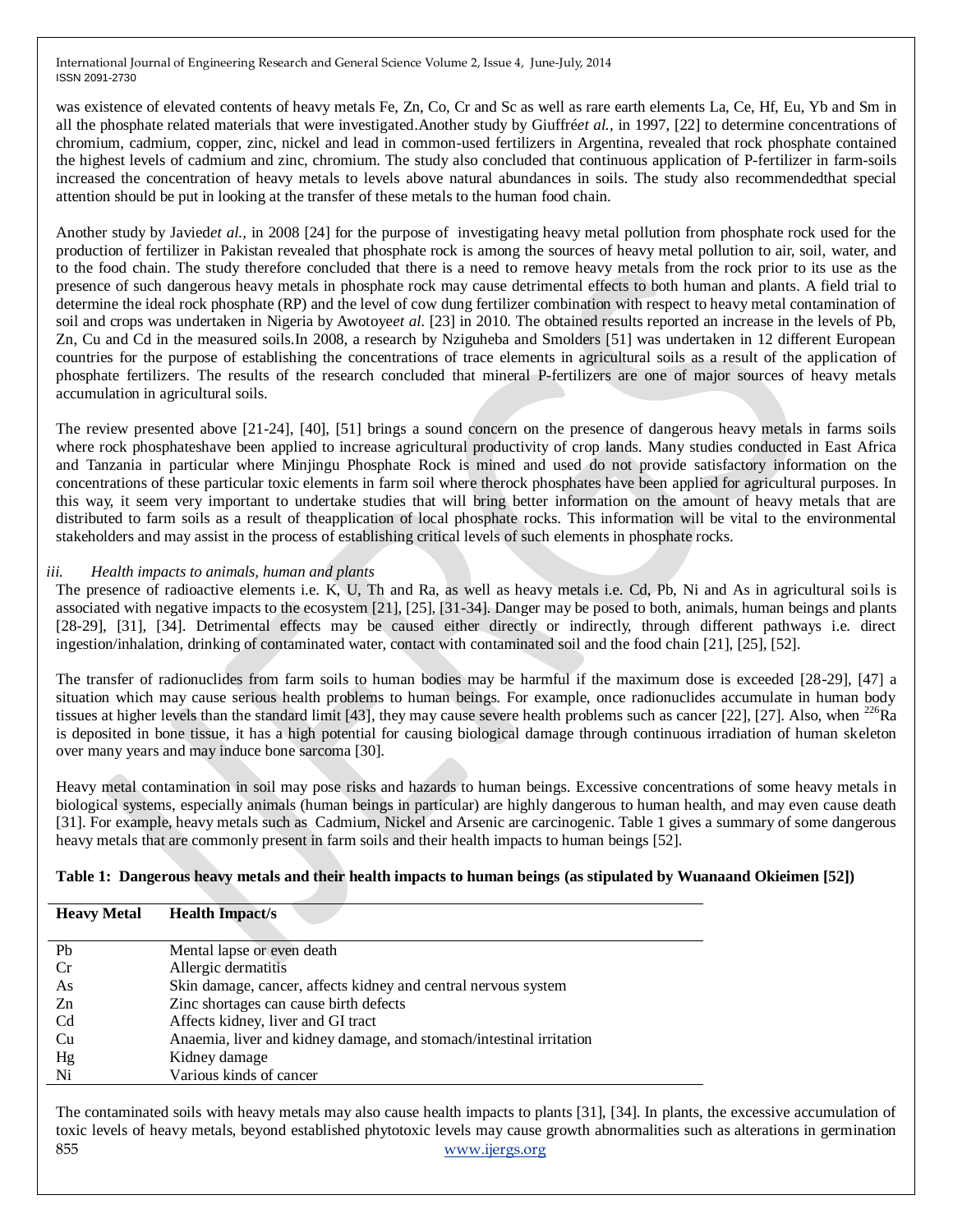process, leaf chlorosis or death of the whole plant. Table 2 gives a summary of toxic limits (concentration-mg/Kg) of few heavy metals in soil and their health impacts to plants [31], [32], [33].

| <b>Heavy</b><br><b>Metal</b> | Phytotoxic<br>limits<br>in<br>$\textbf{soils}(\text{mg/K})$<br>g) | <b>Health Impacts to plants</b>                                                          | <b>Reference</b>  |
|------------------------------|-------------------------------------------------------------------|------------------------------------------------------------------------------------------|-------------------|
| C <sub>d</sub>               | 4                                                                 | Chlorosis, necrosis, purple coloration                                                   | $[31]$            |
| Pb                           | 50                                                                | Dark-green leaves                                                                        | $\left[31\right]$ |
| Ni                           | 30                                                                | Decrease in leaf area, chlorosis, necrosis and stunting                                  | $[33]$            |
| Cr                           |                                                                   | Alterations in the germination process, stunted growth, reduced yield and<br>mutagenesis | $[31]$            |
| Zn                           | 50                                                                | Stunting and reduction of leaves elongation                                              | $[32]$            |
| Cu                           | 100                                                               | Chlorosis in plants, yellow coloration, inhibition of root growth and less               | [33]              |
|                              |                                                                   | branched roots                                                                           |                   |
| Fe                           | 100                                                               | Dark green foliage. Thickening of roots, brown spots on leaves                           | [31]              |
| Mn                           | 300                                                               | Marginal chlorosis and necrosis of leaves, crinkled leaves                               | [31]              |

# **Table 2. Toxic levels of some heavy metals in soil and their health impacts to plants**

Reviews [21-22], [25], [27-29], [30-34], [43], [47], [52] on health impacts associated with the application of rock phosphatesin farm soils has shown that the presence of heavy metals in soil brings more negative impacts to plants than to animals. This is because plants tend to accumulate these dangerous minerals directly into their systems through roots during plant mineral uptake for nutritional purposes. In this way, plants are more affected than animals, whose direct contamination from soil is mainly through exposure. It is therefore very necessary to study uptake and distribution of these heavy metals in plants and measure levels of concentrations of these toxic elements as a result of the application of rock phosphates to farm soils. This will help to identify which elements are taken up by plant species in excessive amounts from the locally available rock phosphates. The information may be used by environmental planners and activists to claim for restriction or control of the elements inrock phosphates and hence minimising negative impacts to plants.

### **b) In plants**

### *i. Radionuclides*

The study of transfer mechanism and plant mineral uptake of natural radionuclides such as<sup>238</sup>U and other dangerous heavy metals through our natural environment is of high importance regarding their complexity in terms of existence and persistence [25], [48]. Minerals uptake by plants is usually described as concentration ratio (CR), which is sometimes known as transfer factor (TF) [53]. CR is calculated by dividing the mineral concentration in the plant by mineral concentration in soil. The most dominant factor for mineral nutrient acquisition by plants is the root surface properties [37]. This includes root size (and its increase with time), nutrient inflow into the roots as related to nutrient concentration in the soil solution near the root surface (this incorporates both kinetic and plant demand factors), and nutrient transport in the soil by convection or diffusion.

Dreesen *et al.* in 1978 [54] undertook a study to investigate contaminant transport, revegetation and trace element studies at inactive uranium mill tailing piles in USA. In this study, amongst other objectives, the uptake of toxic trace elements and radionuclides by vegetation growing in soils-covered tailings was also examined as a mechanism of contaminant transport. Results of this study showed that the uptake of trace elements and radionuclides may constitute a significant contaminant transport mechanism, particularly from covered tailings area. Measurements of As, Se and Ra showed that the uptake of radionuclides by plants depends on the plant species, the type of radionuclide and on substrate characteristics.

In 1985, Rumble and Ardell [56] undertook a study to measure the concentrations of Uranium and Radium in plants growing in soils around a Uranium mill tailing in South Dakota, USA. In this study, it was observed that plants growing in the study sites had elevated levels of Uranium and Radium compared withcontrol sites. It was also observed that the amount of radionuclides taken up by plants from soils depends on the radionuclide form, soil moisture and chemical and mineralogical composition of the soil.

856 [www.ijergs.org](http://www.ijergs.org/) In 2003, another study by Pulhani*et al.* [25] was undertaken to investigate uptake and distribution of natural radioactivity in wheat plants from soil in India. In this study, the uptake of Uranium, Thorium, Radium and Potassium by wheat plant from two morphologically different types of soils was studied under natural field conditions. The transfer factors were calculated and were used to study uptake of essential and nonessential elements by plants. It was observed that the availability of Calcium and Potassium in soil for uptake affects the Uranium, Thorium and Radium content of the plant. The availability of these radionuclides in soil for plants was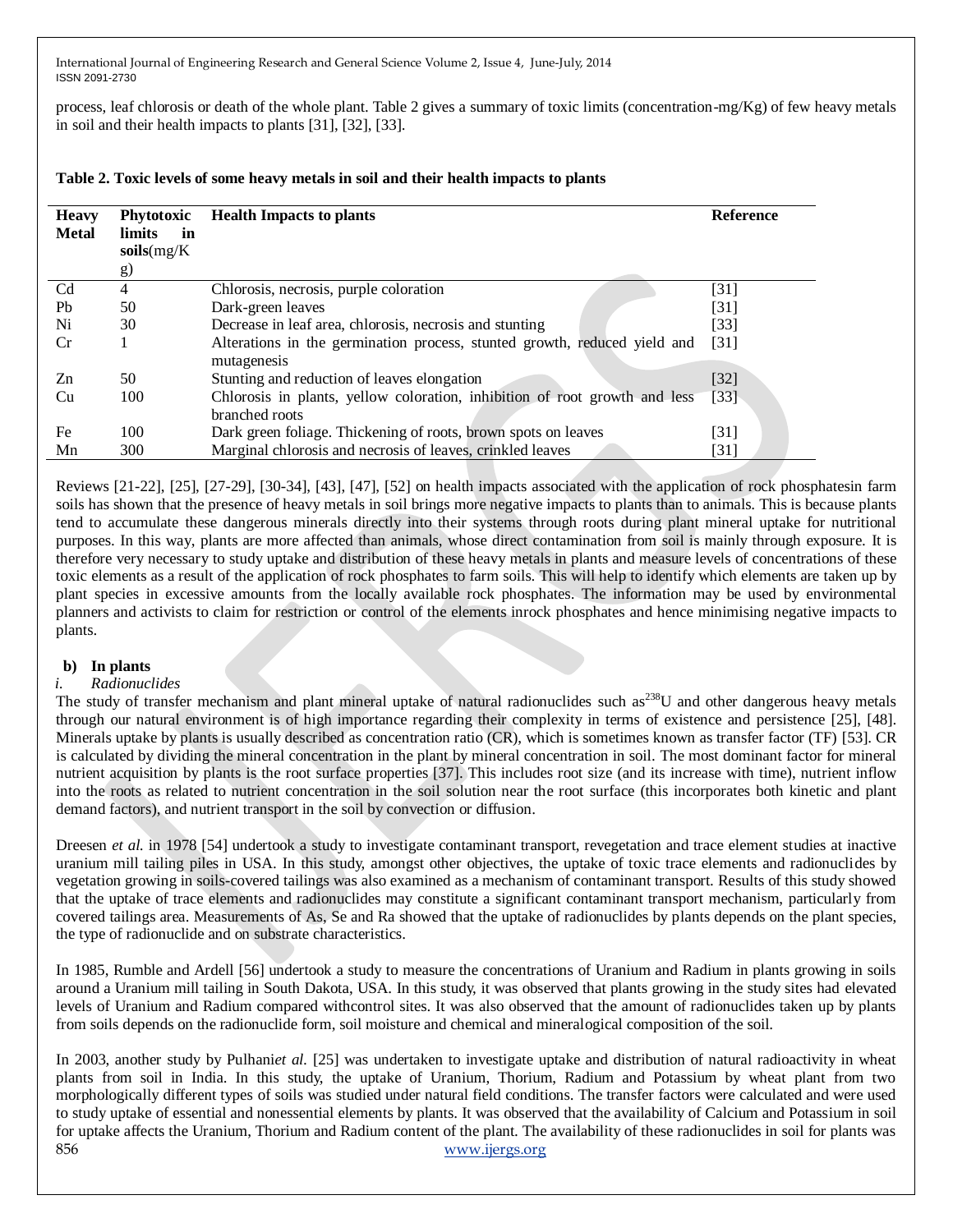also observed to be hindered by the fact that Illite clays of alluvial soil do trap potassium in its crystal lattice and that phosphates form insoluble compounds with thorium. It was also observed that a major percentage (54–75%) of total <sup>238</sup>U, <sup>232</sup>Th and <sup>226</sup>Ra activity in the plant is concentrated in plant roots.

Mlwilo*et al.* [20] undertook a study in 2006 to measure radioactivity levels of staple foodstuffs and dose estimates for most of the Tanzanian population. In this study, staple food products including maize and rice from various localities of the United Republic of Tanzania were measured to establish radioactivity levels of  ${}^{40}K$ ,  ${}^{232}Th$  and  ${}^{238}U$ . Results showed that one type of foodstuff (maize) contained relatively high average concentrations of the measured radionuclides and this was due to the extensive use of rock phosphates during farming for maize.

Research [20], [25], [37], [48], [53-56] has shown that a significant amount of radionuclides are distributed in foodstuffs as a result of the application of rock phosphates in farm soils during agricultural activities. Information about this phenomenon in East Africa and Tanzania in particular where different forms of Phosphate Rock fertilizers are used by farmers is almost negligible. Studies of the same nature should be undertaken inthese areasto determine the actual levels of radioactive elements present in plant species as a result of the application of rock phosphates. This will provide good information on the extent of danger that plants species in Tanzania stand, through the application of rock phosphates in farm soils.

#### *ii. Heavy metals*

A study by Mortvedt and Beaton [48] in 1995 to investigate heavy metal and radionuclides contaminants in phosphate fertilizers indicates significant differences among plant species in their ability to take up different types of heavy metals supplied through the application of phosphate fertilizers. The toxic impacts of heavy metals within a plant system are associated with their accumulation in different plant tissues [31]. For instance, studies [57-58] have shown that different plants will accumulate certain heavy metals in different concentrations in their leaves, stems and roots, and in which critical levels may vary amongst themselves (see Table 2).

In 1974, Bazzaz *et al.* [59] conducted a study to investigate the effect of heavy metals on plants in Illinois, USA. The measured heavy metals included Pb, Ni, Cd and Tl. The plant used was sunflower (*Helianthus Annuus*L.). In this study, it was revealed that relatively low concentrations of Pb, Cd, Ni and Tl inhibited photosynthesis and transpiration of detached sunflower leaves. The primary mode of action is the interference with stomatal functions that results in reduction of photosynthesis by 50%, when leaf tissue concentration (in ppm) is 63, 96, 193 and 79 for Tl, Cd, Pb and Ni respectively.

In 1975, Kumar *et al.* [60] undertook a study to investigate the use of plants to remove heavy metals from soils. This study was supported by previous research that had shown great possibilities of some wild plants grown on metal-contaminated soil to accumulate large amounts of heavy metals. In this study, various crop plants were compared for their ability to accumulate heavy metals i.e. Pb, Cr, Cd, Ni, Zn and Cu. It was finally found that *Brassica juncea* (L.) Czern accumulated large amounts of heavy metals i.e. Pb, Cr, Cd, Ni, Zn and Cu both in roots and shoots. The plant (*Brassica juncea* (L.)Czern) was therefore termed as favourite phytoextraction agent.

Furthermore, Wenzel and Jockwer in 1999 [61] undertook a research to study the accumulation of heavy metals in plants grown on mineralized soils of the Austrian Alps. In this study, a field survey of higher terrestrial plants growing on eighteen metalliferous sites of the Austrian Alps was conducted to identify species that accumulate exceptional large concentrations of selected heavy metals (Cd, Cu, Ni, Pb and Zn). Results showed that several plant species (*Minuartiaverna*,*Biscutella laevigata*, *Thlaspi rotundifolium ssp. cepaeifolium, Cardaminopsishaller and Thlaspi goesingense*) were found to contain elevated levels of heavy metals and were therefore categorised as hyperaccumulators.

Awotoye*et al.* in 2010 [23] conducted field experiments to determining the ideal rock phosphate (RP) and the level of cow dung fertilizer combination with respect to heavy metal contamination of soil and crops. Plants used in these experiments were maize (*Zea mays* (L)) and okra (*Abelmuscusesculentum*). Results showed that the application of RP in combination with various levels of cow dung elevated the Pb, Zn and Cu content in the tissue of maize relative to the control. Only Cu and As were found in excessive amounts in okra.

Review on heavy metals in plants [23], [31], [48], [57-61]has revealed that potential heavy metals are found in plants that are grown in farm soils where extensive use of phosphate fertilizers is common. In East Africa and Tanzania in particular, few studies have been undertaken to date to investigate the amount of dangerous heavy metals that are present is plant species grown in farm soils that have been supplied with row phosphate rock fertilizers or of similar origin. It is therefore very important to quantify the amount of these dangerous elements in plants so as to avoid the transfer of such minerals to animals, especially human beings through consumption of food products from plants. Furthermore, these dangerous minerals may be one of the reasons for under-productivity of certain species of plants, so it is of high importance to investigate their presence in plants.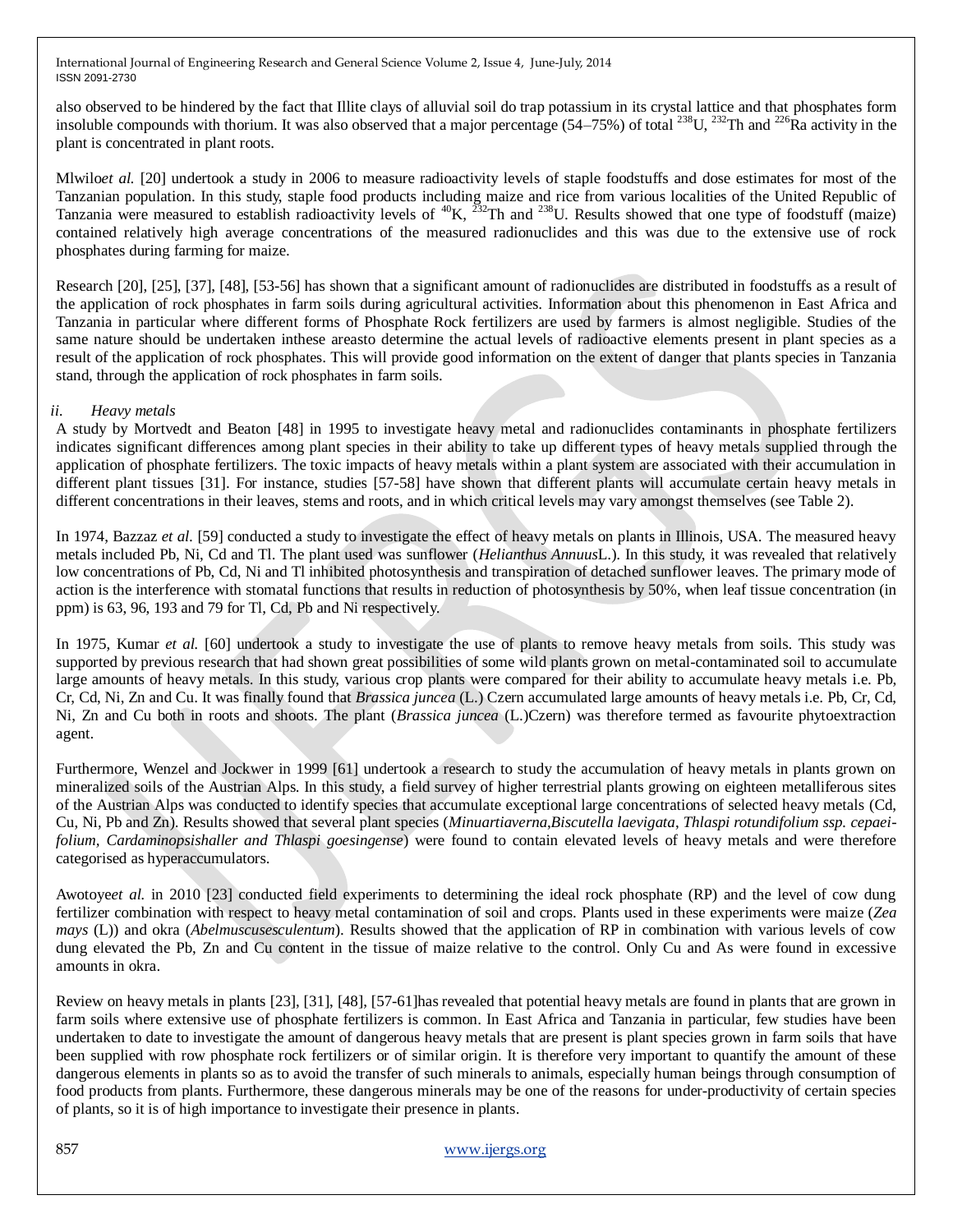#### *iii. Health impacts*

One of the major pathways through which radioactive materials are transferred to human beings from farm soils is "soil–plant–man" [26]. In this regard, plants play a key role in the transfer of radionuclides from soil to human beings. Other pathways include direct inhalation of contaminated air, drinking of contaminated water as well as direct contact with contaminated soils [21], [25], [53]. Many studies conducted in many areas of the world [20] [25], [48], [52] to measure dose rates due to the intake of radionuclides by human beings as a result of consumption of plant foodstuff have shown that the concentrations are lower than the recommended doses for the general public [26], [28-29], [62-65].

On the other hand, several studies [66-69] have shown that heavy metals in foodstuff derived from plants are associated with health hazards to human beings. For example, a research was conducted in Tianjin, China by Wang *et al.* in 2005 [66] to study health effects of heavy metals i.e. Cu, Zn, Pb, Cd, Hg, and Cr to the general public through consumption of vegetables and fish. Results showed that consumption of both vegetable and fish at once may lead to potential health risks especially to children because the target hazard quotient (THQ) of the two foodstuff sums up to greater than the recommended value [29], [62], [64-65]. Health risk to adults from consumption of both vegetable and fish was mainly associated with Cd only.

Another study was conducted by Zeng *et al.* in 2007 [67] to investigate health risks associated with Hg, Pb, Cd, Zn, and Cu to the inhabitants around Huludao Zinc plant in China through consumption of vegetables. Results showed that the THQfor Cd and Pb were found to be higher than the recommended value [29], [62], [64-65] for both adults and children. This may lead to potential health risks since the THQs for the two heavy metals i.e. Cd and Pb exceed maximum allowed limits in foodstuff.

In 2008, Khan *et al.* [68] studied health risks associated with heavy metals in contaminated soils and food crops i.e. vegetables irrigated with wastewater in Beijing, China. Results from this study indicated that there is a substantial buildup of heavy metals in wastewater-irrigated soils collected from the study sites. Heavy metal concentrations in plants grown in these sites we found to exceed the permissible limits set by the State Environmental Protection Administration (SEPA) [70-71] in China and the World Health Organization (WHO) [72-73]. However, health risk index values was less than one indicating a relative absence of health risks associated with the ingestion of contaminated vegetables.

In 2009, another study was conducted by Zhuang *et al.* [69] around Dabaoshan mine, South China. This study aimed at investigating health risks from heavy metals (Cu, Zn, Pb and Cd) consumed from food crops. Plants investigated in this study include rice and vegetables. Results showed that the estimated daily intake (EDI) and THQs for Cd and Pb of rice and vegetables exceeded the FAO/WHO permissible limit[72-73].

According to thesestudies[21-22], [25], [27-29], [30-34], [43], [47], [52], few investigationshave reported the presence of excessive concentrations of heavy metal above the permissible limits in plant foodstuff such as rice and vegetables. It is important, therefore to study uptake and distribution of these heavy metals in plants and measure levels of concentrations of these toxic elements as a result of the application of rock phosphates to farm soils. This will help to identify which elements are taken up by plant species in excessive amounts from the locally available rock phosphates.

# **B. MATHEMATICAL MODELING**

Plants' nutrients uptake from soil is dependent to the inner interactions between plants themselves and soil [74]. However, the concentration of a particular nutrient, available at the root surface of the soil solution, dictates the rate of uptake of that nutrient. Research shows that mathematical models on nutrient uptake by plants have been usefully used to investigate the effect of various soil and plant factors on nutrient flux to plant roots [36]. However, most mathematical models that describe processes involved in nutrient uptake through root system in soil integrate values for root size (usually length) and its increase with time, nutrient inflow into the roots as related to nutrient concentration in the soil solution near the root surface (this incorporates both kinetic and plant demand factors), and nutrient transport in the soil by convection or diffusion [35], [37], [38]. Root hairs which are lateral extensions of epidermal cells are also involved, and these root hairs increase the effective surface area of the root system available for water and nutrient uptake [35].

Soil and nutrient properties, through their influence on nutrient diffusion rates in the soil may play a key role in determining the outcome of plant competition for nutrients [38]. Epstein [75] and Nielsen [76] quantitatively described the existing relationship between nutrients concentration and its rate of uptake. Another study by Barber [77]has shown that the transport of nutrients from soil to plant, through plant roots is a function of mass flow and diffusion.

In early 1980, a mathematical model was developed by S.A. Barber and J.H. Cushman (Barber-Cushman Model) to simulate nutrient uptake by roots [77]. The model assumes that plants roots are evenly distributed in the soil and nutrient flow in the soil to the roots can be described by a one dimensional radial flow. The main governing formulae for the development of this model were as follows;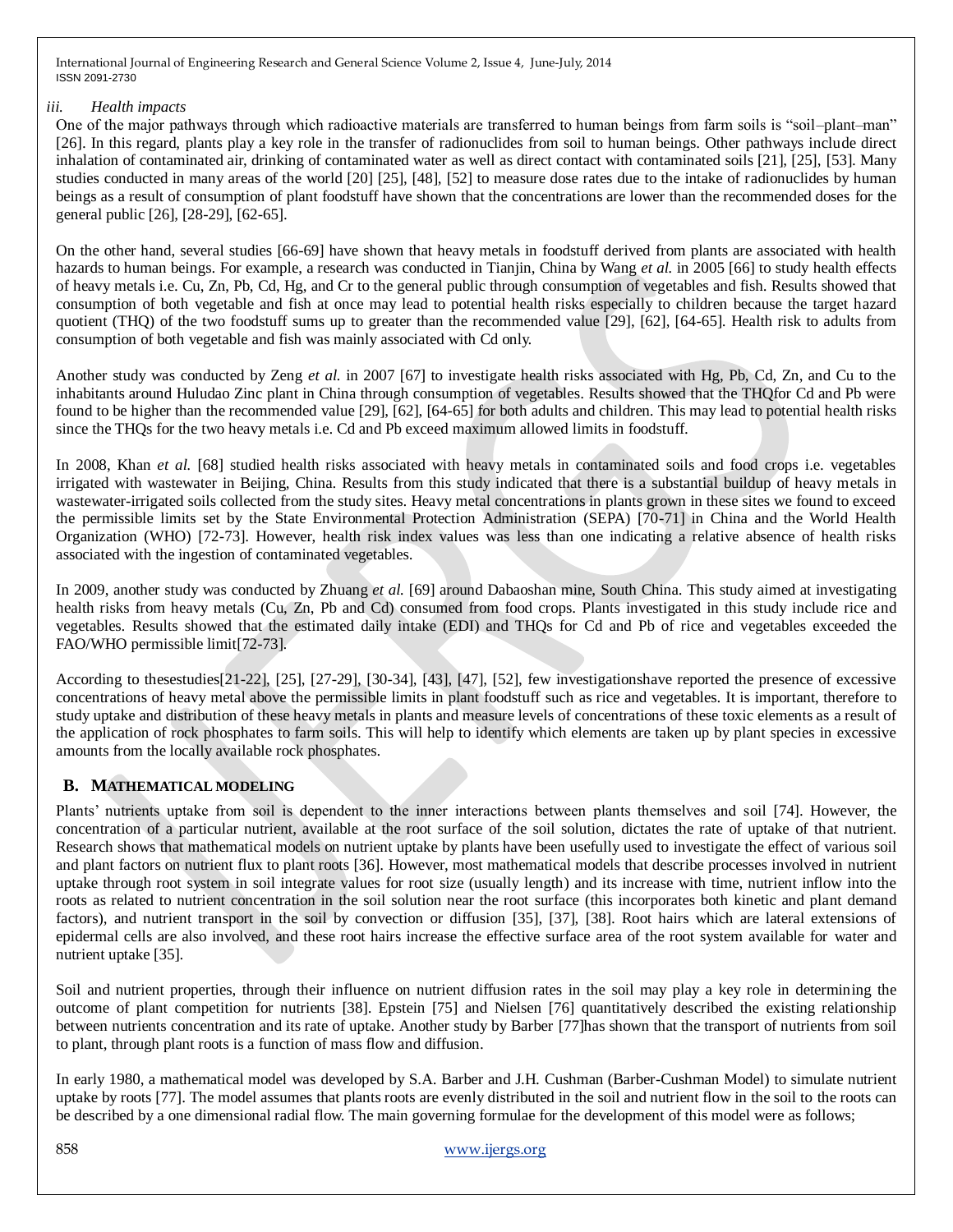#### i. The concentration in the liquid is linearly related to the solid concentration

$$
C_i^t = b * c_{liquid\ i}^t
$$

ii. The flux of a nutrient from one node to another is described by the combined effect of diffusion (fix law) and mass flow (works on liquid concentration and needs therefore be multiplied with b)

$$
\int_{l}^{t} = D_e * \frac{\partial C^t}{\partial r} + \frac{V_l^t}{b} * C_{l,l+1}^t
$$

iii. The flux from the most inner node into the root is described by Michealis-Menten kinetics.

$$
\int_0^t = \frac{J_{max} * C_1^t}{K_m * C_1^t} - Efflux
$$

Where;

Efflux is independent of the Concentration outside the root. Sometimes E is represented by a minimum uptake concentration  $C_{min}$  for which C is corrected.

> $= 0$  $\bar{t}$

iv. The Flux over the outside boundary is zero.

In 1983, Silberbush and Barber [22] used Cushman simulation model, with its eleven plant and soil parameters, for a sensitivity analysis of the parameters involved in P uptake. Simulation models were verified for P uptake by corn and soybeans. In that study, it was revealed that, root growth rate and root radius were the most sensitive parameters influencing P uptake from the soil. It was also found that soil P supply parameters were more sensitive than root physiological uptake parameters. Furthermore, P concentration in soil solution affected P uptake more than the diffusion coefficient and buffer power. On reducing root radius while keeping root volume constant, P uptake was increased.

Also, in 1986 an important step in the overall process of nutrient uptake from soil was reached when a test was undertaken to compare measured and calculated nutrient depletion next to root surfaces [76]. A mathematical model was first developed based on the idea of ion transport from the soil to the roots by mass flow and diffusion and on Michaelis-Menten kinetics of nutrient uptake from soil solution by plant roots. The model had based on a study by Nye and Marriott [80], which describes the transport of nutrients to the root by mass flow and diffusion.

$$
\frac{dC_1}{dt} = \frac{1}{r}\frac{d}{dr}\left(r.D_e.\frac{dC_1}{dr} + \frac{v_o.r_o.C_1}{b}\right)
$$

Where;

 $C_1$  = concentration of the soil solution

 $r =$  radial distance from the root axis

 $ro = root$  radius

 $D_e$  = effective diffusion coefficient

 $b = buffer power$ 

 $V_0$  = rate of water uptake

 $t = time$ 

As it was described by Barber [80], a comparison between calculated and measured total K uptake by a growing root system under different soil conditions was done. The obtained results showed that the developed model is useful in simulating uptake of available nutrients in soil by plants.

In 2000, another study by Adhikari and Rattan [81] used Barber-Cushman mechanistic nutrient uptake model to describe and predict nutrient uptake by crop plants at different stages of crop growth. The aim of the study was to compare the predicted Zn uptake at different stages of growth to the measured Zn uptake by rice cultivars grown on sandy loam soil under green-house conditions. At the end of the experiments, the predicted Zn uptake was significantly collated with the observed uptake  $(r^2=0.99)$ .

859 [www.ijergs.org](http://www.ijergs.org/) In 2003, Barber-Cushman mechanistic P uptake model was used to examine the predictability of phosphorous uptake in maize plants [82]. This study was undertaken in South Dakota, U.S.A. and the primary goal was to examine how phosphorus (P) fertilizer affected the predictability of phosphorous uptake in maize when applied to a silt loam soil. Results showed that the model predicted 86-90% of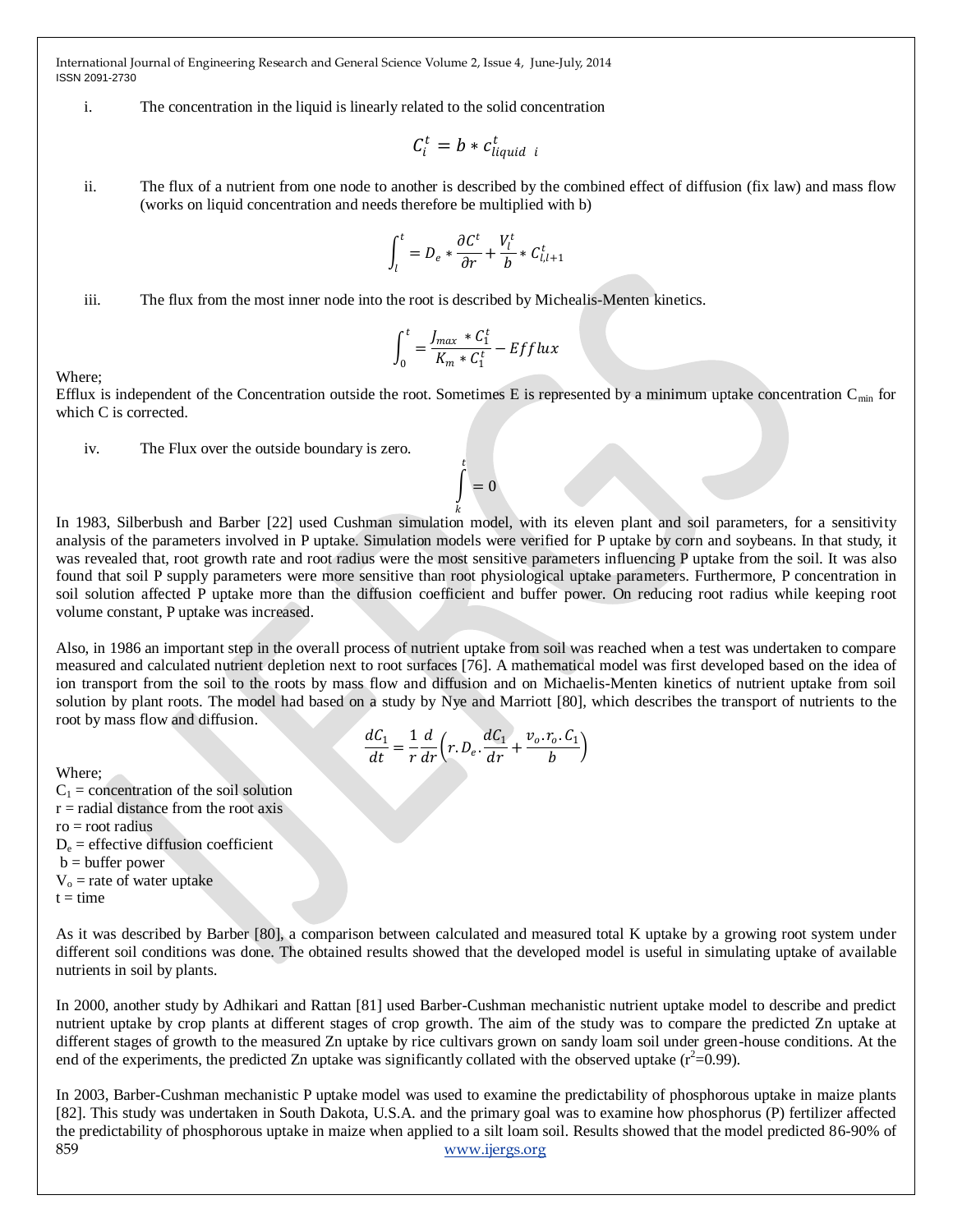the observed P uptake. This shows that mathematical models have become vital tools in estimating mineral uptake by plants.

Most studies [22], [35-38], [74-77], [80-81] have shown that many existing mathematical models integrate values for root size (usually length) and its increase with time, nutrient inflow into the roots as related to nutrient concentration in the soil solution near the root surface and nutrient transport in the soil by convection or diffusion. There is a need to develop a mathematical model that can be able to use input parameters i.e. soil type (acidity, organic matter content, cation exchange capacity), type of fertilizer, amount of fertilizer, time of application of the fertilizer, amount of water, to predictthe amount of radionuclide/heavy metal to be taken up by certain species of a plants and take precautionary control measures of contamination and health risks.

### **CONCLUSION**

From this review, it has been shown that the application of rock phosphates during farming may be a major source of radionuclides and heavy metals contamination to farm-soils, plants and animals other than that of natural origin. Several studies have recommended establishment of allowable limits for both radionuclides and heavy metals in rock phosphates for safe application during farming. It was also recommended that whenever possible, radioactive elements and heavy metals should be removed before rock phosphates are used for farming. Furthermore, it has been recommended that studies on the investigation of levels of these dangerous elements (radionuclides and heavy metals) in farm-soils of the Eastern African Region as a result of the application of rock phosphates during farming should be undertaken for environmental purposes. Also is has been revealed that mathematical models that exist are not sufficient to predict the outputs i.e. mineral concentrations when inputparameters are given i.e. soil parameters and fertilizer type.

### **ACKNOWLEDGEMENT**

Special thanks to the Nelson Mandela African Institution of Science and Technology (NM-AIST) and the Commission for Science and Technology (COSTECH) of Tanzania that supported this study.

#### **REFERENCES:**

- [1] Rajani SSS, Watkinson JH, Sinclair AG. Phosphate rock for direct application to soils. Advanced Agronometry. 1996; 57:77– 159.
- [2] Friesen DK, Rao IM, Thomas RJ, Oberson A, Sanz JL. Phosphorus acquisition and cycling in crop and pasture systems in low fertility tropical soils. Journal of Plant Nutrition and Soil Science. 1997; 196:289–294.
- [3] Borggaard OK, Elberling B. PedologicalBiogeo-chemistry. Royal Veterinary and Agricultural University and University of Copenhagen, Copenhagen, 2004.
- [4] Mokwunye U. Can Africa feed more than 40% of its population in 2005? 2000. Accessed: 2 August 2013. Available: http//www/zef.de/gdialogue/Program/Paper day1/Sid-soil-Mokwunye pdf.
- [5] Szilas C. The Tanzanian Minjingu phosphate rock-possibilities and limitations for direct application. PhD Thesis, Royal Veterinary and Agricultural University, Copenhagen, 2002.
- [6] Mnkeni PNS, Semoka JMR, Buganga BBS. Effectiveness of Minjingu phosphate rocks as a source of phosphorus for maize in some soils of Morogoro, Tanzania. Zimbabwe Journal of Agricultural Research. 1991; 29:27–37.
- [7] Ibrikci H, Ryan J, Ulger AC, Buyuk G, Cakir B, Korkmaz K, Karnez E, Ozgenturk G, Konuskan O. Maintenance of phosphorus fertilizer and residual phosphorus effect on corn production. Nutrient Cycling in Agroecosystems. 2005; 72(3):279-286.
- [8] Ashraf EMK, AL-Sewaidan HA. Radiation exposure due to agricultural uses of phosphate fertilizers. Journal of Radiation Measurements. 2008; 43:1402–1407.
- [9] Wassila B, Ahmed B. The radioactivity measurements in soils and fertilizers using gamma spectrometry technique. Journal of Environmental Radioactivity. 2011; 102:336-339.
- [10] Semoka JMR, Kalumuna M. Potential and constraints of using rock phosphate for crop production in Tanzania. Tanzania Soil Fertility Initiative: Background paper. Ministry of Agriculture and Coorporation, Dar es Salaam/FAO, Rome, 2000.
- [11] Semoka JMR, Mnkeni PNN, Ringo HD. Effectiveness of Tanzanian phosphate rocks of igneous and sedimentary origin as sources of phosphorus for maize. Zimbabwe J. Agric. Res. 1992; 30: 127-136.
- [12] Sikora FJ. Evaluating and quantifying the liming potential of phosphate rocks. Nutr. Cycl. Agroecosyst. 2002; 63: 59-67.
- [13] Butegwa CN, Mullins GL, Chien SH. Agronomic evaluation of fertilizer products derived from Sukulu hills phosphate rocks. Fert. Res. 1996; 44: 113-122.
- [14] Banzi FP, Kifanga LD, Bundala FM. "Natural radioactivity and radiation exposure at the Minjingu phosphate mine in Tanzania," Journal of Radiation Protection. 2000; 20:41–51.
- [15] Skorovarov JI, Rusin LI, Lomonsov AV, Chaforian H, Hashemi A, Novaseqhi H. Development of uranium extraction technology from phosphoric acid solutions with extract. In Procurement International Conference of Uranium Extraction from Soil. 2000; 217:106-113.
- [16] Azouazi M, Ouahidi Y, Fakhi S, Andres Y, Abbe JCh, Benmansour M. Natural radioactivity in phosphates, phosphogypsum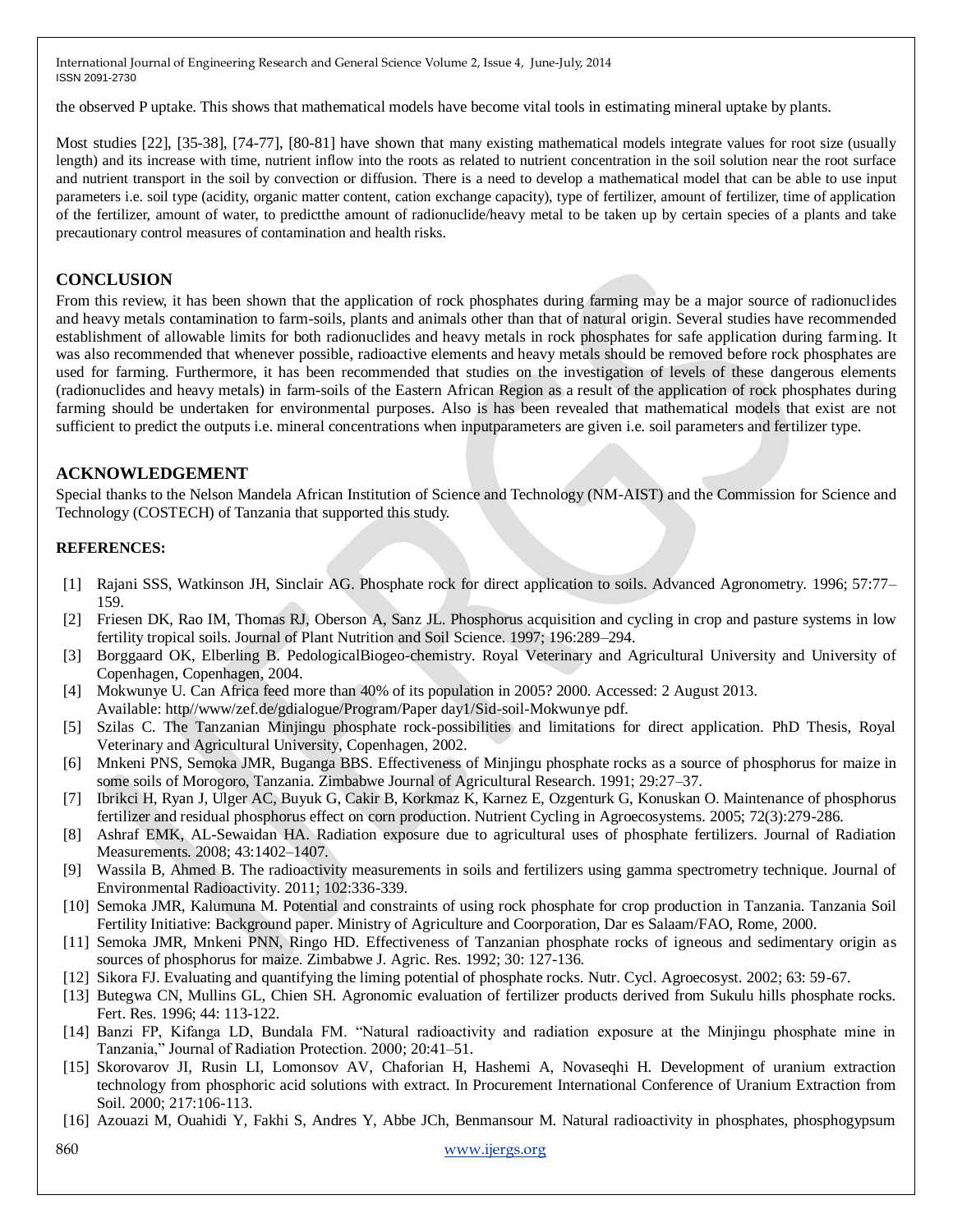and natural waters in Morocco. Journal of Environmental Radioactivity. 2000; 5:231–242.

- [17] Makweba MM, Holm E. The Natural Radioactivity of the Rock Phosphate, Phosphatic Products and their Environmental Implications. Journal of Science for total environment. 1993; 133:99–110.
- [18] Akhtar N, Tufail M, Ashraf M. Natural environmental radioactivity and estimation of radiation exposure from saline soils. International Journal of Environmental Science and Technology. 2005; 1(4):279-285.
- [19] Akhtar N, Tufail M, Ashraf M. Mohsin-Iqbal M. Measurement of environmental radioactivity for estimation of radiation exposure from saline soil of Lahore, Pakistan. Journal of Radiation Measurements. 2005; 39:11-14.
- [20] Mlwilo NA, Mohammed NK, Spyrou NM. Radioactivity levels of staple foodstuffs and dose estimates for most of the Tanzanian population. Journal of Radiological Protection. 2007; 27:471-480.
- [21] Abdel-Haleem AS, Sroor A, El-Bahi SM, Zohny E. Heavy metals and rare earth elements in phosphate fertilizer components using instrumental neutron activation analysis. Journal of Applied Radiation and Isotopes. 2001; 55(4):569-573.
- [22] Giuffré LCL, Ratto MS, Marban L. Heavy metals input with phosphate fertilizers used in Argentina. Journal of Science for Total Environment. 1997; 204(3):245-250.
- [23] Awotoye OO, Oyedele DJ, Anwadike BC. Effects of cow-dung and rock phosphate on heavy metal content in soils and plants. Journal of Soil Science and Environmental Management. 2010; 2(7):193-197.
- [24] Javied S, Mehmood T, Chaudhry MM, Tufail M, Irfan N. Heavy metal pollution from phosphate rock used for the production of fertilizer in Pakistan. Microchemical Journal. 2008; 91:94–99.
- [25] Pulhani VA, Dafauti S, Hegde AG, Sharma RM, Mishra UC. Uptake and distribution of natural radioactivity in wheat plants from soil. Journal of Environmental Radioactivity. 2003; 79:331–346.
- [26] International Atomic Energy Agency, (IAEA). Generic Models and Parameters for Assessing the Environmental Transfer of Radionuclides from Routine Releases, Exposure of Critical Groups. Safety Series No. 57, IAEA, Vienna, 1982.
- [27] Lambert R, Grant C, Sauve C. Cadmium and zinc in soil solution extracts following the application of phosphate fertilizers. Journal of Science for Total Environment. 2007. 378:293–305.
- [28] International Commission for Radiation Protection (ICRP). Annual limits of intake of radionuclides by workers based on the 1990 recommendations. A report from Committee 2 of the ICRP, ICRP Publication 61 (Ann. ICRP 21 (4)) (Oxford: Pergamon), 1990.
- [29] United Nations Scientific Committee on the Effects of Atomic Radiations (UNSCEAR), Ionizing radiation: source effects and biological effects. Report to the General Assembly with Annexes 107–140, 1982.
- [30] Tomislav B, Gordana M, Zdenko F, Jasminka S, Maja B. Radioactive contamination in Croatia by phosphate fertilizer production," Journal of Hazardous Materials2008; 162:1199–1203.
- [31] Ayeni OO, Ndakidemi PA, Snyman RG, Odendaal JP. Chemical, biological and physiological indicators of metal pollution in wetlands. Scientific Research and Essays. 2010; 5(15):1938-1949.
- [32] Bonnet M, Camares O, Veisseire P. Effects of zinc and influence of Acremoniumlolii on growth parameters, chlorophyll fluorescence and antioxidant enzyme activities of ryegrass (loliumperenne L. cv Apollo). J. Exp. Bot. 2000; 51: 945-953.
- [33] Kukkola E, Raution P, Huttunen S. Stress indications in copper and nickel exposed Scots pine seedlings. Environ. Exp. Bot. 2000; 43: 197-210.
- [34] EPA (United States Environmental Protection Agency). XRF Technologies 71 for Measuring Trace Elements in Soil and Sediment. Innovative Technology Verification Report, Contract No. 68-C-00-181 Task Order No. 42. 2006.
- [35] Leitner D, Klepsch S, Ptashnyk M, Marchant A, Kirk GJD, Schnepf A, Roose T. A dynamic model of nutrient uptake by root hairs. New Phytologist Journal. 2010; 185:792–802.
- [36] Claassen N, Barber SA. Simulation Model for Nutrient Uptake from Soil by a Growing Plant Root System. Agronomy Journal. 1976; 68(6):961-96.
- [37] David TC. Factors affecting mineral nutrient acquisition by plants," Journal of Annual Review of Plant Physiology. 1985; 36:77-115.
- [38] Reynaud X, Paul WL. Soil characteristics play a key role in modeling nutrient competition in plant communities. Journal of Ecology. 2004; 85:2200–2214.
- [39] Barisic D, Lulic S, Miletic P. Radium and Uranium in phosphate fertilizers and their impact on the radioactivity of waters. Journal of Water Resources. 1992; 26:607–611.
- [40] Menzel RG. Uranium, radium, and thorium content in phosphate rocks and their possible radiation hazard. Journal of Agricultural and Food Chemistry. 1968; 16(2): 231-234.
- [41] Righi S, Lucialli P, Bruzzi L. Health and environmental impacts of a fertilizer plant Part I: Assessment of radioactive pollution. Journal of Environmental Radioactivity. 2005; 82:167-182.
- [42] Saueia CHR, Mazzilli BP. Distribution of natural radionuclides in the production and use of phosphate fertilizers in Brazil. Journal of Environmental Radioactivity. 2006; 89:229-239.
- [43] International Atomic Energy Agency, (IAEA). Measurement of radionuclides in food and environment. IAEA Technical Report Series 295, Vienna, IAEA, 1990.
- [44] Ahmed NK, Abdel GM. Natural radioactivity in farm soil and phosphate fertilizer and its environmental implications in Qena governorate, Upper Egypt. Journal of Environmental Radioactivity. 2005; 84:51-64.

861 [www.ijergs.org](http://www.ijergs.org/)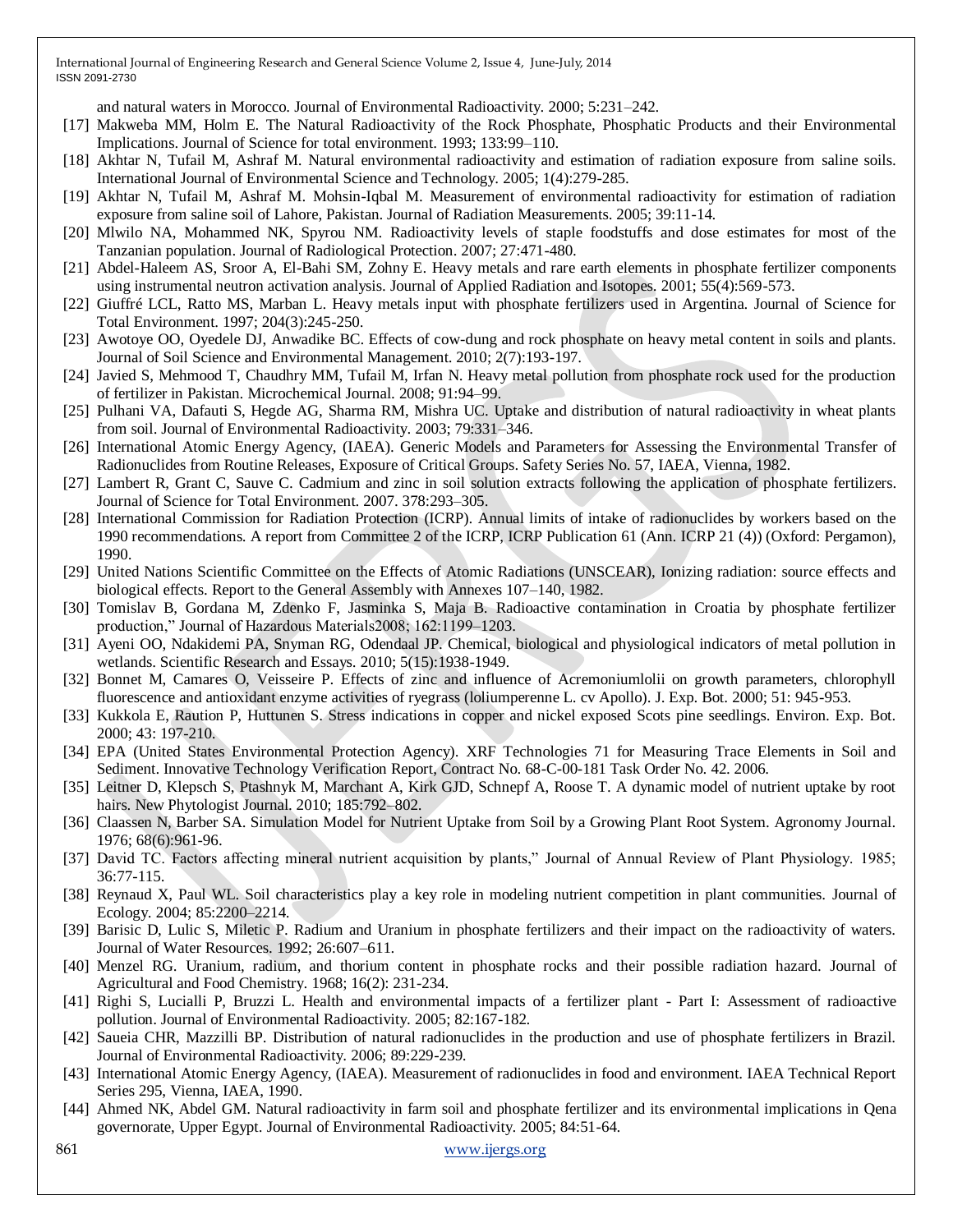- [45] Paivi R, Sari M, Toini H, Jukka J. Soil-to-plant transfer of uranium and its distribution between plant parts in four boreal forest species. Boreal Environmental Research Journal. 2011; 16:158-166.
- [46] [Tufail M,](http://www.unboundmedicine.com/medline/?st=M&author=Tufail%20M) [Akhtar N,](http://www.unboundmedicine.com/medline/?st=M&author=Akhtar%20N) [Waqas M.](http://www.unboundmedicine.com/medline/?st=M&author=Waqas%20M) Radioactive rock phosphate: the feed stock of phosphate fertilizers used in Pakistan. Journal of Health Physics. 2006; 90(4):361-70.
- [47] United Nations Scientific Committee on the Effects of Atomic Radiation. UNSCEAR, 2000. Report to the General Assembly, with Scientific Annexes. Sources and Effects of Ionizing Radiation United Nations, New York.
- [48] Mortvedt JJ, Beaton JD. Heavy metal and radionuclides contaminants in phosphate fertilizers. Scope-scientific Committee on Problems of the Environment International Council of Scientific Unions 54, pp. 93-106, 1995.
- [49] Chen W, Chang AC, Wu L. Assessing long-term environmental risks of trace elements in phosphate fertilizers,. Journal of Ecotoxicology and Environmental Safety.2007; 67(1):48-58.
- [50] Jiao W, Chen W, Chang AC, Page AL. Environmental risks of trace elements associated with long-term phosphate fertilizers applications: A review. Journal of Environmental Pollution. 2012; 168(0):44-53.
- [51] Nziguheba G, Smolders E. Inputs of trace elements in agricultural soils through phosphate fertilizers in European countries. Journal of Science for Total Environment. 2008; 390(1):53-57.
- [52] Wuana, RA, Okieimen FE. Heavy metals in contaminated soils: A review of sources, chemistry, risks and best available strategies for remediation. ISRN *Ecology*, vol. 2011, Article ID 402647, 20 pages, 2011. Doi:10.5402/2011/402647.
- [53] Avila R. Model of the long term transfer of radionuclides in forests. Technical report TR-06-08, Swedish Nuclear Fuel and Management Co., Stockholm, 2006.
- [54] Dreesen DR, Marple ML, Kelley NE. Contaminant transport, revegetation, and trace element studies at inactive uranium mill tailings piles. In Symposium on Uranium Mill Tailings Management, 20-21 November 1978, Civil Engineering Department, Colorado State University, Fort Collins, CO, pp. 111-113, 1978.
- [55] Dreesen DR, Williams JM, Marple ML, Gladney ES, Perrin DR. Mobility and bioavailability of uranium mill tailings contaminants. Journal of Environmental Science Technology. 1982; 16:702-709.
- [56] Rumble, Mark A., and Ardell J. Bjugstad. "Uranium and radium concentrations in plants growing on uranium mill tailings in South Dakota." Reclamation and Revegetation Research 4.4 (1986): 271-277.
- [57] Breckler SW, Kahle H. Effects of toxic heavy metals (Cd, Pb) on growth and mineral nutritional growth of beech (*Fagussylvatica* L.). Plant Ecology. 1992; 101:43-53.
- [58] Baker AJM, Reeves RD, Hajar ASM, Heavy metal contamination and tolerance in British population of the metallophyte Thalassic caerulescens J. and C. Presl (Brassicaceae). New Phytology. 1994; 127: 61-68.
- [59] Bazzaz, F. A., Carlson, R. W., Rolfe, G. L. The effect of heavy metals on plants: Part I. Inhibition of gas exchange in sunflower by Pb, Cd, Ni and Tl. Environmental Pollution 1970. 1974; 7(4): 241-246.
- [60] Kumar, P. B. A. N. Dushenkov, V. Motto, H. Raskin, I. Phytoextraction: The Use of Plants To Remove Heavy Metals from Soils. Environmental Science & Technology 1995; 29(5): 1232-1238.
- [61] Wenzel, W. W. and F. Jockwer. Accumulation of heavy metals in plants grown on mineralized soils of the Austrian Alps. Environmental Pollution. 1999; 104(1): 145-155.
- [62] International Atomic Energy Agency, (IAEA). Measurement of radionuclides in food and the environment. Technical Report Series No. 295, IAEA, Vienna, 1989.
- [63] International Atomic Energy Agency, (IAEA). International Safety Basic Standards for Protection Against Ionizing Radiation and for Safety of Radiation Sources. Safety Series No. 115, IAEA, Vienna, 1996.
- [64] International Commission for Radiation Protection (ICRP). Report of task group on reference man, ICRP Publication 23 (Ann. ICRP 4 (3-4) p III) (Oxford: Pergamon), 1975.
- [65] International Commission for Radiation Protection (ICRP). Age-dependent doses to members of the public from intake of radionuclides. Ingestion and inhalation coefficients, ICRP Publication 72 (Ann. ICRP 26 (1)) (Oxford: Pergamon), 1996.
- [66] Wang, X. Sato, T. Xing, B. Tao, S. Health risks of heavy metals to the general public in Tianjin, China via consumption of vegetables and fish. Science of The Total Environment. 2005; 350(1–3): 28-37.
- [67] Zheng, N. Wang, Q. Zheng, D. Health risk of Hg, Pb, Cd, Zn, and Cu to the inhabitants around Huludao Zinc Plant in China via consumption of vegetables. Science of The Total Environment. 2007; 383(1–3): 81-89.
- [68] Khan, S. Cao, Q. Zheng, Y. M. Huang, Y. Z. Zhu, Y. G. Health risks of heavy metals in contaminated soils and food crops irrigated with wastewater in Beijing, China. Environmental Pollution. 2008; 152(3): 686-692.
- [69] Zhuang, P. McBride, M. B. Xia, H. Li, N. Li, Z. Health risk from heavy metals via consumption of food crops in the vicinity of Dabaoshan mine, South China. Science of The Total Environment. 2009; 407(5): 1551-1561.
- [70] State Environmental Protection Administration (SEPA). Environmental quality standard for soils. China. GB15618. 1995.
- [71] State Environmental Protection Administration (SEPA). The Limits of Pollutants in Food. China. GB2762. 2005.
- [72] World Health Organization (WHO). Evaluation of certain food additives and contaminants.  $33<sup>rd</sup>$  Report of the Joint FAO/WHO Expert Committee on Food Additives. Technical Report Series. Geneva: WHO; 1989.
- [73] World Health Organization (WHO). Evaluation of certain food additives and contaminants. 41<sup>st</sup> Report of the Joint FAO/WHO Expert Committee on Food Additives. Technical Report Series. Geneva: WHO; 1993.
- [74] Claasen N, Syring KM, Jungk A. Verification of a mathematical model by simulating potassium uptake from soil. Plant and
- 862 [www.ijergs.org](http://www.ijergs.org/)